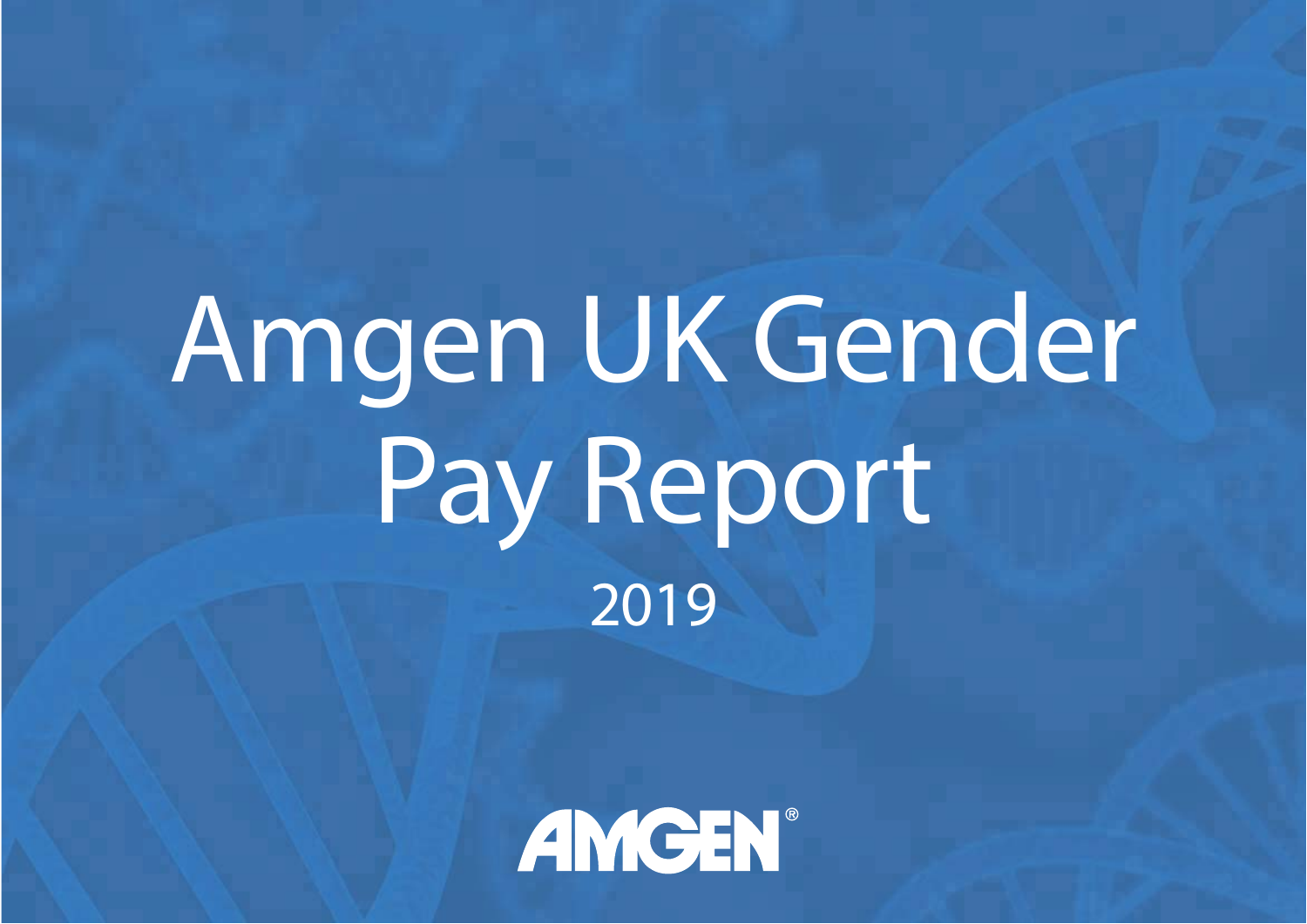### Amgen UK Gender Pay Report

Amgen is committed to creating a diverse and inclusive work environment where everyone can fulfil their potential. In support of this, Amgen has implemented a global strategy designed to foster our diversity and create a more inclusive workforce that reflects and connects with the people we serve, our patients.

We have over 550 employees in the UK working in Commercial Operations, Research and Development and Corporate Functions. The gender pay gap is an assessment of the difference in average and median earnings of men and women across our UK business. The gender pay gap is not the same as an assessment of equal pay, which compares the pay rates of men and women carrying out the same job or work of equal value.

We recognise that gender is only one part of the conversation on diversity and inclusion and that this is a complex and much debated topic. We welcome the opportunity to report our UK pay data and use the insights the data provides to continue to build a working environment where everyone can succeed and feel <sup>a</sup> sense of belonging.



#### Gender Pay Gap

At Amgen, our gender pay gap remains below the national average. In the snapshot of data analysed, **men were paid on average 8.7% more than women**. The reasons for this gap are varied and explained below. Amgen Mean Pay Gap **8.7%**

Amgen Median Pay Gap **11.8%**

**17.3%\*** National Median Pay Gap *\*ONS, Annual Survey of Hours and Earnings October 2019*

#### What does our gender pay gap tell us this year?

#### Timing of data collection, impact of long-term incentive income and workforce changes directly influence our gender pay gap.

As in previous years reporting, our April 2019 payroll captures Long Term Incentive (LTI) income. In April 2019, we reported less LTI income compared to April 2018 due to a change in the timing of our LTI programmes. We expect the timing of data collection and normal workforce changes to continue to impact our gender pay gap.

At Amgen in the UK, over 60% of our workforce is female, 55% of leadership roles are held by women. We recognise that while women are well represented in leadership roles here in Amgen UK, it is also important that we continue to ensure a strong representation of men and women across all job levels – particularly at management level and above which in itself, directly influences the gender pay gap.

WA MA MA MA